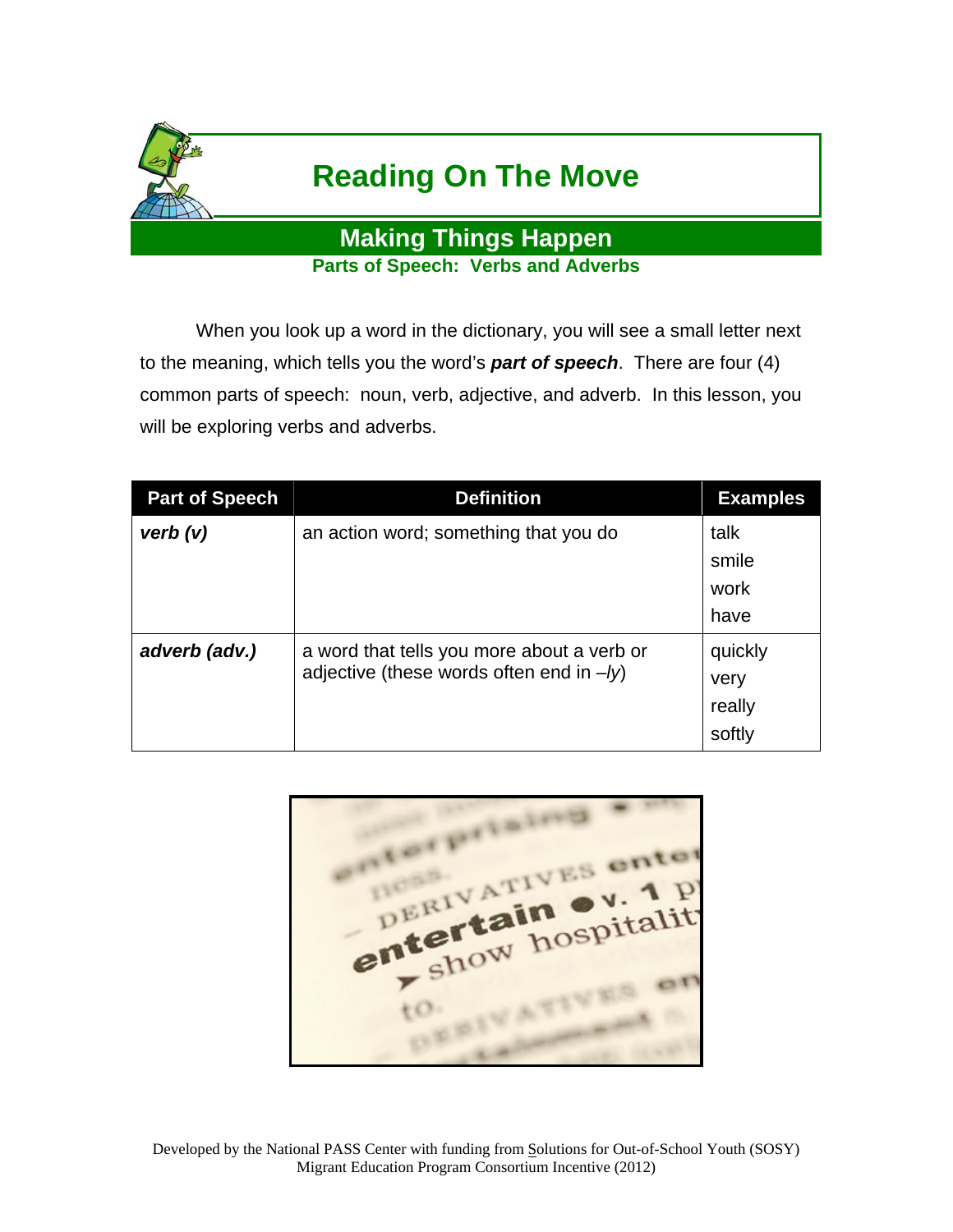Let's take a closer look at verbs:

 Every sentence has a *subject* (a person, place, or thing) and an *action* **verb** (what the person, place, or thing is doing).

**Example:** *She ran.* (*she* is the subject, *ran* is the verb.) *Michael wrote.* (*Michael* is the subject, *wrote* is the verb.) *The car stopped.* (*car* is the subject, *stopped* is the verb.)

In each sentence below, underline the subject and circle the verb. The first one is done for you.

- 1. The dog barked.
- **2.** The wind blew.
- **3.** The ship sailed.
- **4.** I ate cookies.
- **5.** Chris draws.

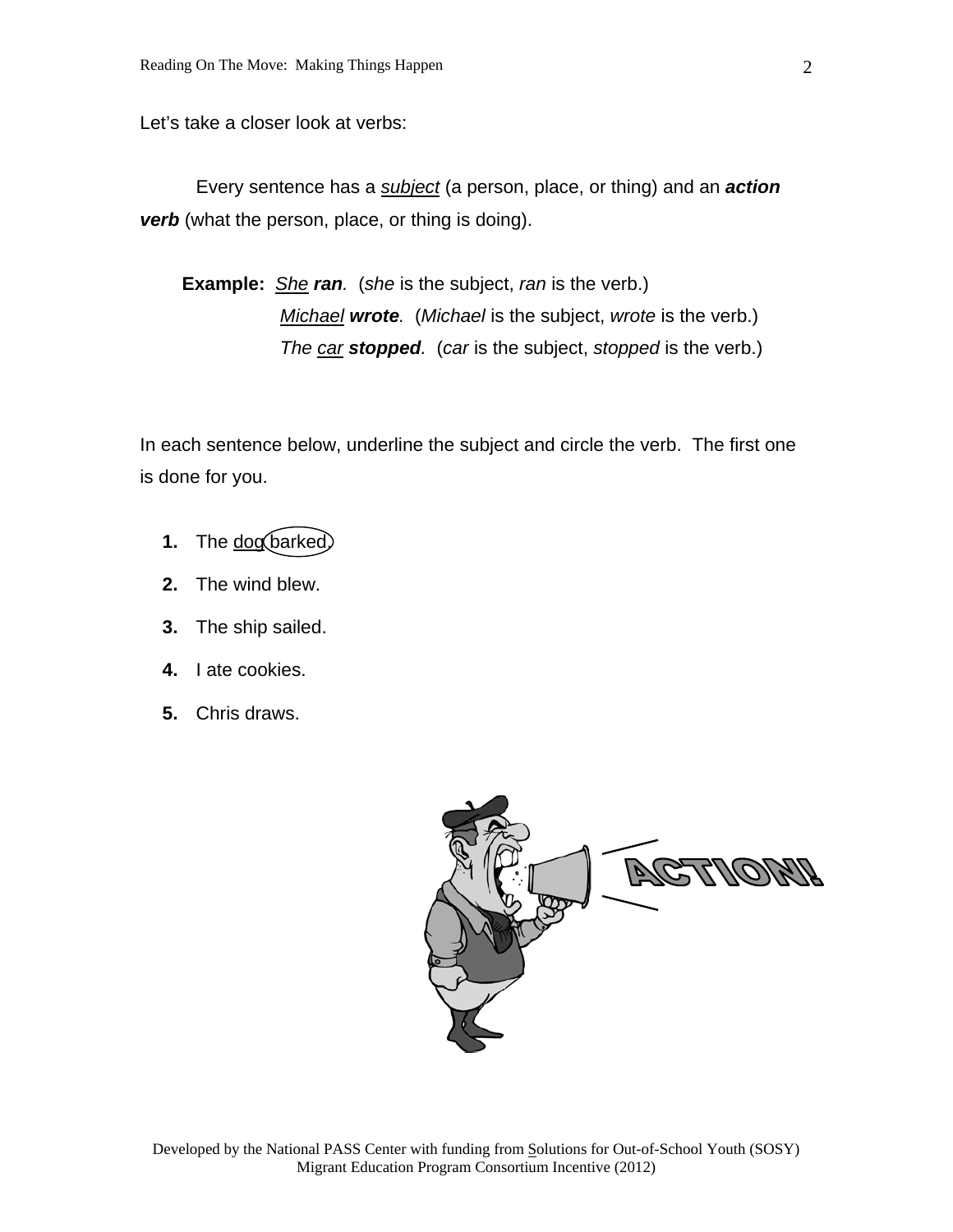A *linking verb* is a verb that does not show action but it connects the subject and the verb to additional information.

**Example:** *Jorge is a soccer fan.* 

*Is* isn't something that Jorge can physically do. It links the subject, *Jorge*, to more information about him.

*Tara always feels tired when she stays up watching television all night.* 

*Feels* connects the subject, *Tara*, to her state of being, *tired*.

 Some verbs that are always linking verbs are the forms of the verb "to be" such as: *am, it is are, were, was, has been, are being, etc.* A couple of other verbs that are always linking verbs are: *become* and *seem.*

 There are verbs that can be used as action verbs or linking verbs. Some of these verbs are: *feel, look, appear, smell, taste, turn, sound*, etc. So, how do we tell if they are being used as action or linking verbs? Let's explore these verbs!



Developed by the National PASS Center with funding from Solutions for Out-of-School Youth (SOSY) Migrant Education Program Consortium Incentive (2012)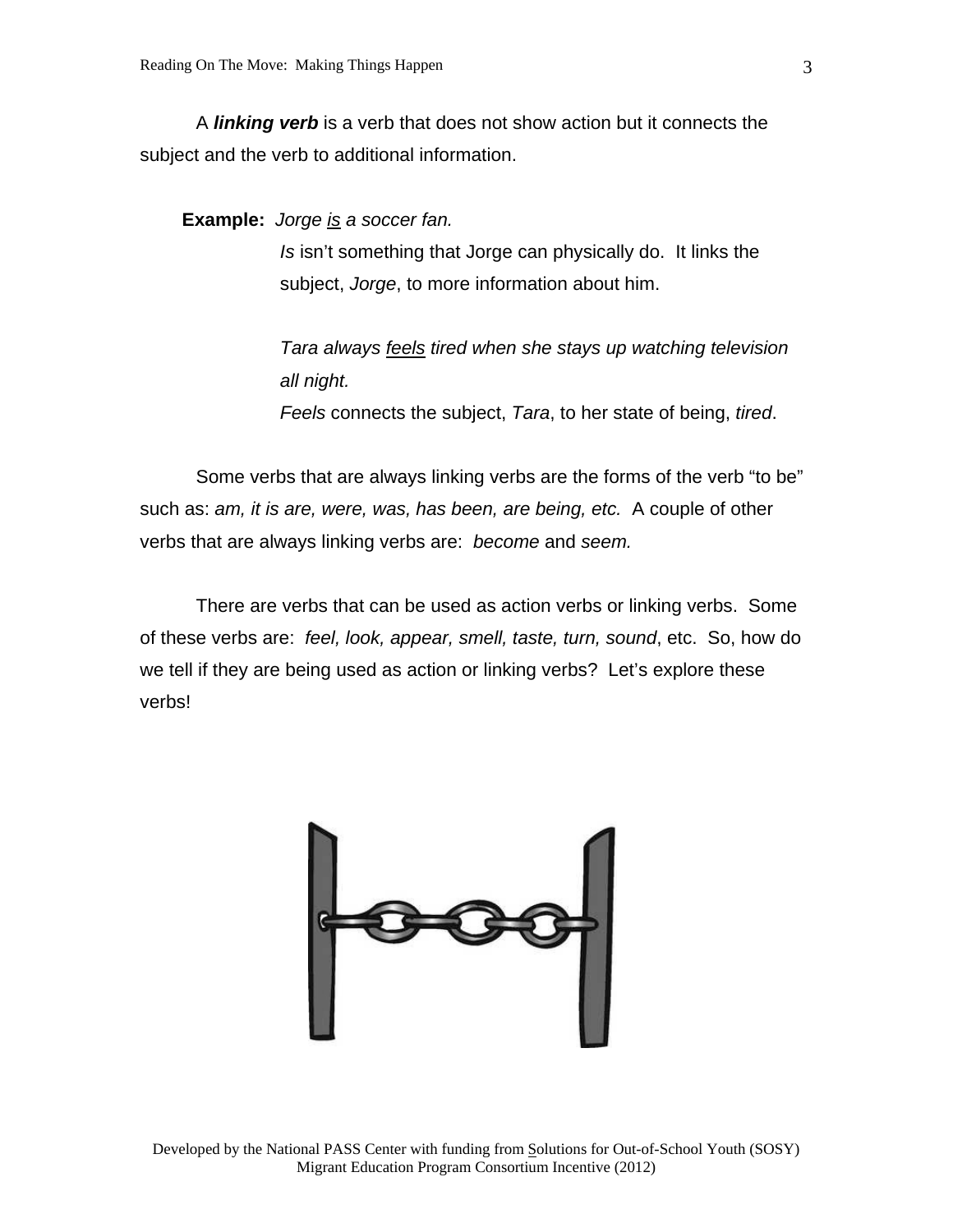One strategy to use when figuring out whether a verb is an action verb or a linking verb is to replace the verb with the words *is, and,* or *are* and see if the sentence still makes sense. If the sentence still makes sense, it is a linking verb. If the sentence does not make sense, it is an action verb.

**Example:** The apple pie *tasted* delicious. The apple pie *is* delicious.

> *Tasted* can be replaced with *is* and the sentence still makes sense. *Tasted* is a linking verb in this sentence.

Mary *felt* the slimy worm. Mary *is* the slimy worm.

When *felt* is replaced with *is*, the sentence does not make sense. Mary is not the slimy worm. So, *felt* is an action verb.

Decide whether the underlined verb in each sentence is a linking verb or an action verb. Write L for linking verb or A for action verb on the line provided.

- **6.** Victor wanted a new car.
- **7.** Celeste drank diet soda.
- **8.** The coffee smelled strong.
- **EXECUTE:** 9. Maria smelled the flower.
- **\_\_\_\_\_ 10.** My sister eats pretzels.
- **\_\_\_\_\_ 11.** The cat seemed ill.
- **12.** We baked cupcakes.
- **\_\_\_\_\_ 13.** He felt feverish.
- **LECT** 14. Silvia hung the picture.
- **\_\_\_\_\_ 15.** Karina plays soccer.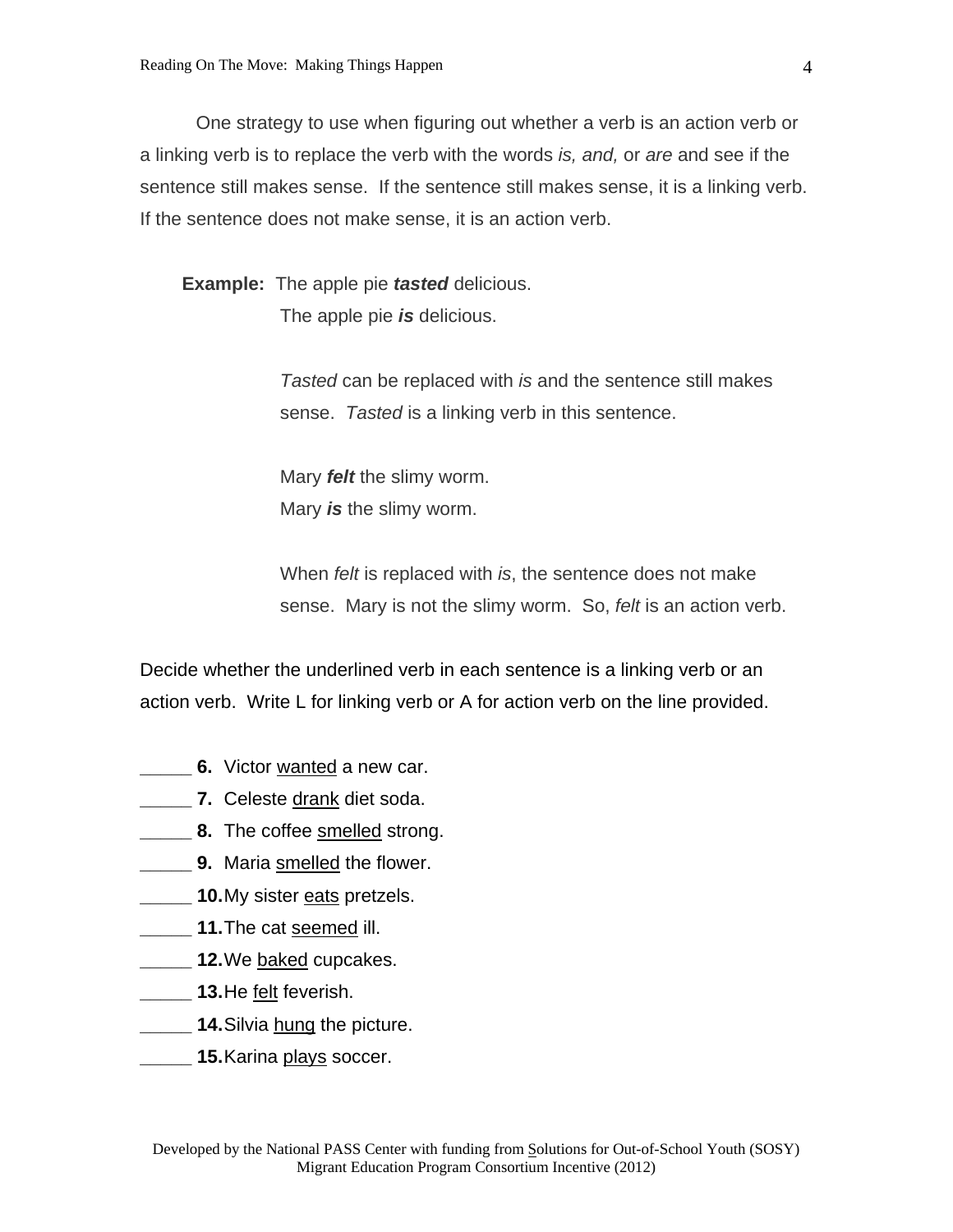Let's take a closer look at adverbs:

## *Adverbs: describe action words*

 *Adverbs* are words that describe verbs, adjectives, or other adverbs. They can describe *how*, *where*, *when,* and *to what extent* an action happens.

```
Example: Ricardo walks slowly. (Slowly describes how Ricardo walks.) 
Ricardo walks very slowly. (Very describes how slowly Ricardo 
walks.)
```
 Often times, adverbs end in *–ly.* Most adverbs that describe "how" end in *–ly,* such as the word *slowly.* However, not all words that end in *–ly* are adverbs. For example, the word *supply* ends in *–ly,* but can be a noun and a verb but not an adverb. On the other hand, not all adverbs end in *–ly*. For example, the word *always* is an adverb that does not end in *–ly*.

 The table below gives examples of adverbs that describe *how, where, when,* and *to what extent:* 

| <b>Adverbs that</b><br>describe<br><b>How</b> | <b>Adverbs that</b><br>describe<br>Where | <b>Adverbs that</b><br>describe<br>When | <b>Adverbs that</b><br>describe<br><b>To What Extent</b> |
|-----------------------------------------------|------------------------------------------|-----------------------------------------|----------------------------------------------------------|
| beautifully                                   | anywhere                                 | after                                   | extremely                                                |
| carefully                                     | everywhere                               | always                                  | not                                                      |
| eagerly                                       | here                                     | before                                  | quite                                                    |
| gracefully                                    | in, out                                  | daily                                   | rather                                                   |
| lazily                                        | inside                                   | never                                   | really                                                   |
| quickly                                       | outside                                  | soon                                    | <b>SO</b>                                                |
| quietly                                       | somewhere                                | still                                   | somewhat                                                 |
| really                                        | there                                    | then                                    | terribly                                                 |
| recklessly                                    | underground                              | today                                   | too                                                      |
| urgently                                      | upstairs                                 | when                                    | very                                                     |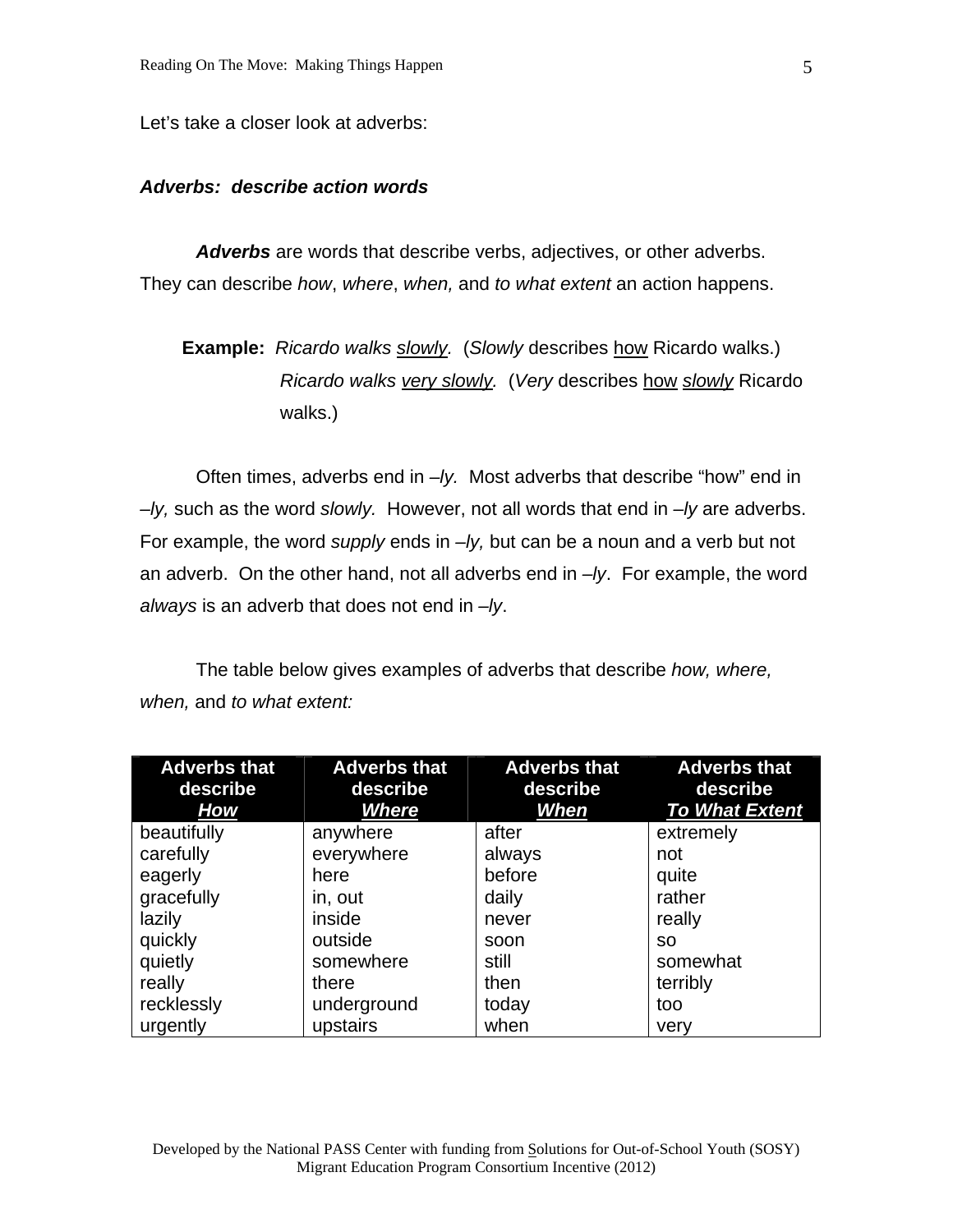The underlined words in the sentences below are adverbs. Circle the verb, adverb, or adjective that the adverb describes. The first one is done for you.

- **16.** She rarely (misses) work.
- 17. I carefully glued the paper.
- 18. He will visit tomorrow.
- **19.** I eat a banana daily.
- **20.** She plays the piano beautifully.
- 21. Let's leave soon.
- 22. He plays soccer recklessly.
- **23.** Ants build colonies underground.
- **24.** He walked lazily to the kitchen.
- 25. They rushed urgently to the hospital.

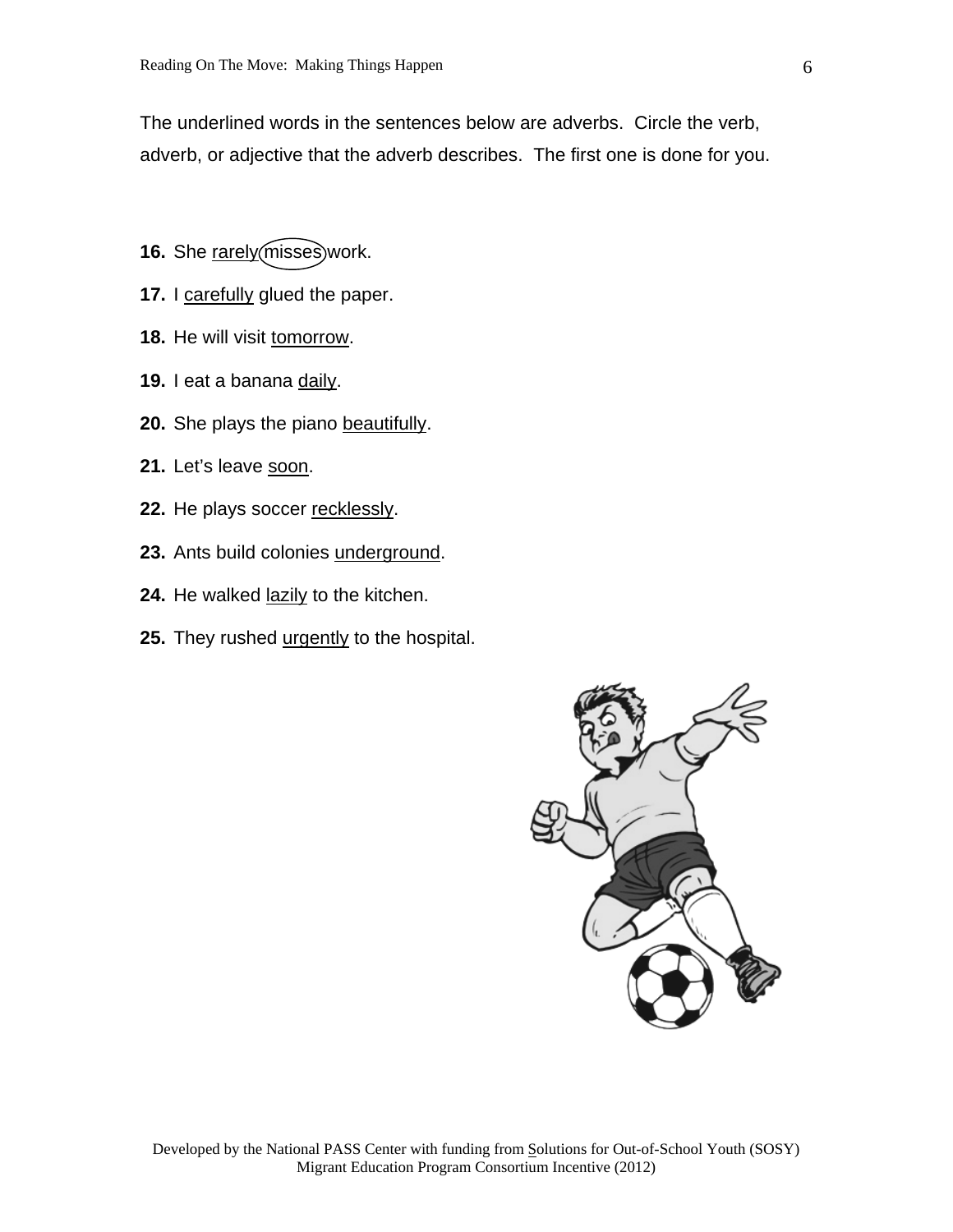|              | <b>Word Bank</b> |
|--------------|------------------|
| accidentally | neatly           |
| always       | quietly          |
| angrily      | quite            |
| cheerfully   | reluctantly      |
| mightily     | yesterday        |
|              |                  |

Use the word bank to fill in the blanks below. The first one is done for you.

- **26.** Fredrick stomped his feet angrily \_\_\_\_\_.
- **27.** That dog \_\_\_\_\_\_\_\_\_\_\_\_\_\_\_\_\_ barks.
- **28.** We \_\_\_\_\_\_\_\_\_\_\_\_\_\_ sing songs.
- **29.** The lion roared \_\_\_\_\_\_\_\_\_\_\_\_\_.
- **30.** \_\_\_\_\_\_\_\_\_\_\_\_\_\_, I ate rice and beans.
- **31.** Maya \_\_\_\_\_\_\_\_\_\_\_\_\_\_ wrote a letter.
- **32.** Veronica \_\_\_\_\_\_\_\_\_\_\_\_\_\_ broke a plate.
- **33.** The kitten slept \_\_\_\_\_\_\_\_\_\_\_\_\_\_\_.
- **34.** The man \_\_\_\_\_\_\_\_\_\_\_\_\_\_\_\_\_\_\_ placed his money on the counter.
- **35.** He swims \_\_\_\_\_\_\_\_\_\_\_\_\_\_ well.